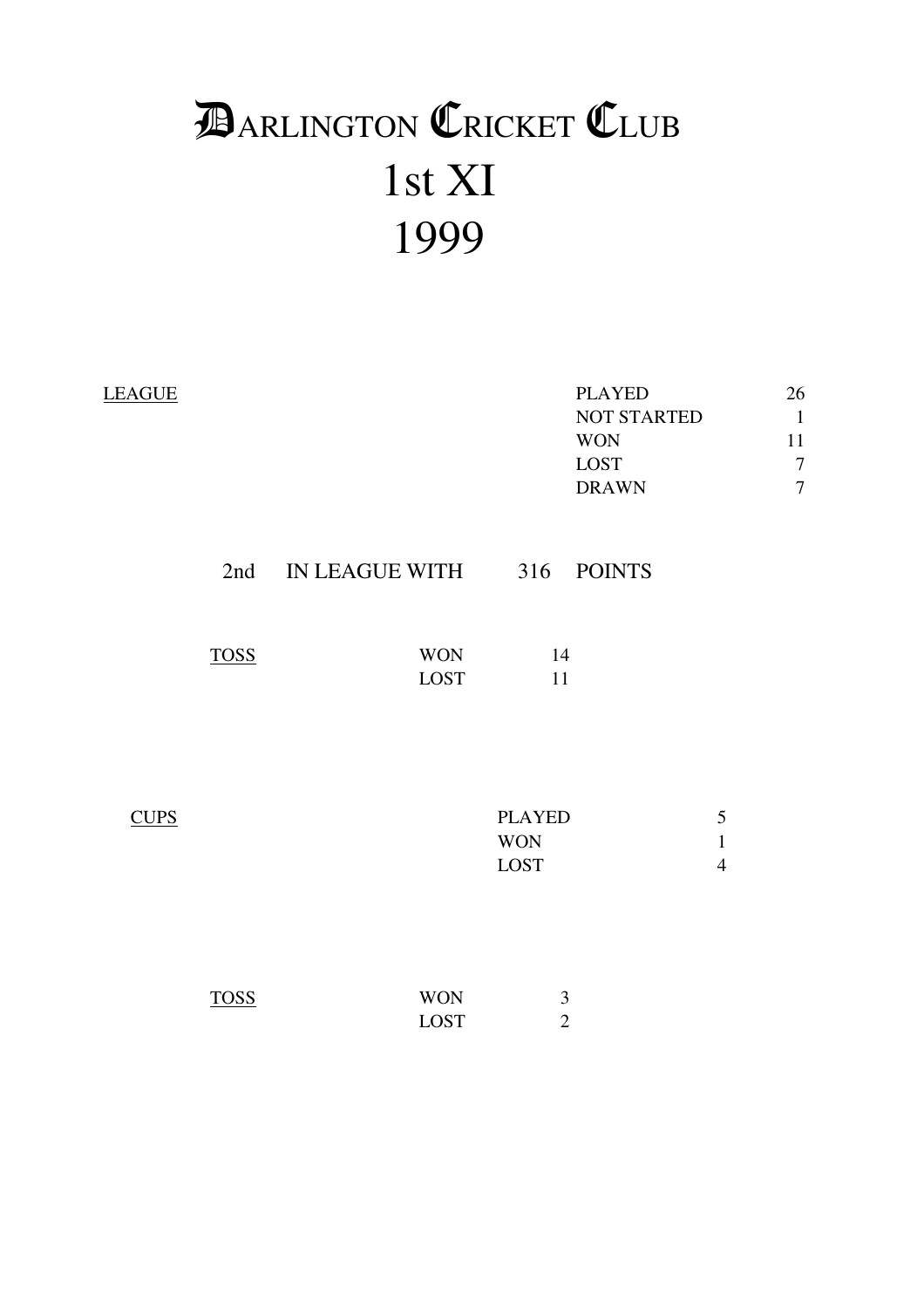# LEAGUE

| $\frac{\text{m}}{\text{m}}$ |                |                |          | Highest          | <b>Not</b>     | Comp.          |         | <b>Balls</b> | Balls/ | Number of        |                  |
|-----------------------------|----------------|----------------|----------|------------------|----------------|----------------|---------|--------------|--------|------------------|------------------|
|                             | Matches        | Innings        | Runs     | Score            | Out            | Innings        | Average | Faced        | Run    | $\frac{4}{s}$    | 6's              |
| <b>J.D.GLENDENEN</b>        | 25             | 25             | 895      | 140*             | 2              | 23             | 38.91   | 1199         | 1.340  | 116              | 10               |
| <b>M.STAINSBY</b>           | 25             | 25             | 725      | 105              | 3              | 22             | 32.95   | 1292         | 1.782  | 78               | 3                |
| M.E.JOBLING                 | 11             | 11             | 236      | 51               | 1              | 10             | 23.60   | 433          | 1.835  | 25               | 1                |
| L.J.HUTTON                  | 23             | 17             | 227      | 41*              | 5              | 12             | 18.92   | 556          | 2.449  | 21               | $\boldsymbol{0}$ |
| A.R.FOTHERGILL              | 14             | 11             | 198      | 63               | $\Omega$       | 11             | 18.00   | 275          | 1.389  | 31               | $\mathfrak{2}$   |
| J.G.MOODY                   | 25             | 21             | 296      | 59*              | 4              | 17             | 17.41   | 586          | 1.980  | 24               | $\boldsymbol{0}$ |
| D.J.B.MORGANS               | 22             | 19             | 229      | $33*$            | 3              | 16             | 14.31   | 585          | 2.555  | 25               | $\boldsymbol{0}$ |
| <b>P.MELLOR</b>             | 23             | 12             | 94       | 26               | 4              | 8              | 11.75   | 157          | 1.670  | 6                | 1                |
| <b>P.W.HOWELLS</b>          | 25             | 18             | 150      | 29               | $\overline{4}$ | 14             | 10.71   | 381          | 2.540  | 12               | 1                |
| <b>Also Batted</b>          |                |                |          |                  |                |                |         |              |        |                  |                  |
| <b>K.BARKER</b>             | 5              | 4              | 60       | 42*              | 3              | 1              | 60.00   | 116          | 1.933  | 7                | 1                |
| <b>J.F.SMITH</b>            | $\overline{2}$ | $\overline{c}$ | 56       | 48               | $\Omega$       | $\overline{c}$ | 28.00   | 47           | 0.839  | 10               | 1                |
| <b>J.W.HATCH</b>            | $\overline{7}$ | 5              | 96       | 45               | 1              | 4              | 24.00   | 216          | 2.250  | 8                | $\boldsymbol{0}$ |
| <b>M.B.FOSTER</b>           | 5              | 4              | 41       | $19*$            | 1              | 3              | 13.67   | 64           | 1.561  | 6                | $\boldsymbol{0}$ |
| N.G.HATCH                   | 10             | 6              | 53       | 16               | 2              | 4              | 13.25   | 94           | 1.774  | 4                | $\boldsymbol{0}$ |
| <b>P.STABLER</b>            | 1              | 1              | 11       | 11               | $\overline{0}$ | 1              | 11.00   | 13           | 1.182  | $\mathbf{1}$     | $\boldsymbol{0}$ |
| D. de SILVA                 | 8              | 8              | 68       | $21*$            | 1              | 7              | 9.71    | 189          | 2.779  | 6                | $\boldsymbol{0}$ |
| <b>P.D.RAINE</b>            | 22             | 8              | 24       | 18*              | 5              | 3              | 8.00    | 39           | 1.625  | $\overline{c}$   | $\boldsymbol{0}$ |
| <b>A.STEPHENSON</b>         | $\overline{2}$ | $\mathbf{1}$   | 1        | 1                | $\Omega$       | $\mathbf{1}$   | 1.00    | 15           | 15.000 | 0                | $\boldsymbol{0}$ |
| <b>C.A.LAWRENCE</b>         | 10             | $\overline{2}$ | 1        | $1*$             | 1              | 1              | 1.00    | 19           | 19.000 | $\boldsymbol{0}$ | $\boldsymbol{0}$ |
| <b>C.DENT</b>               | 4              | $\mathbf{1}$   | $\theta$ | $\boldsymbol{0}$ | $\overline{0}$ | $\mathbf{1}$   | 0.00    | 2            | N/A    | 0                | $\boldsymbol{0}$ |
| K.D.MOTT                    | $\mathfrak{2}$ | 1              | 26       | $26*$            |                | $\mathbf{0}$   | N/A     | 44           | 1.692  | 4                | $\boldsymbol{0}$ |
| P.T.WHITESIDE               | $\overline{2}$ | 1              | 8        | $8*$             | 1              | $\overline{0}$ | N/A     | 11           | 1.375  | $\mathbf{1}$     | $\boldsymbol{0}$ |
|                             |                |                |          |                  |                |                |         |              |        |                  |                  |

Played but did not bat

K.ASHTON 1

RUNS SCORED FOR WICKETS LOST AVERAGE

3788 161 23.53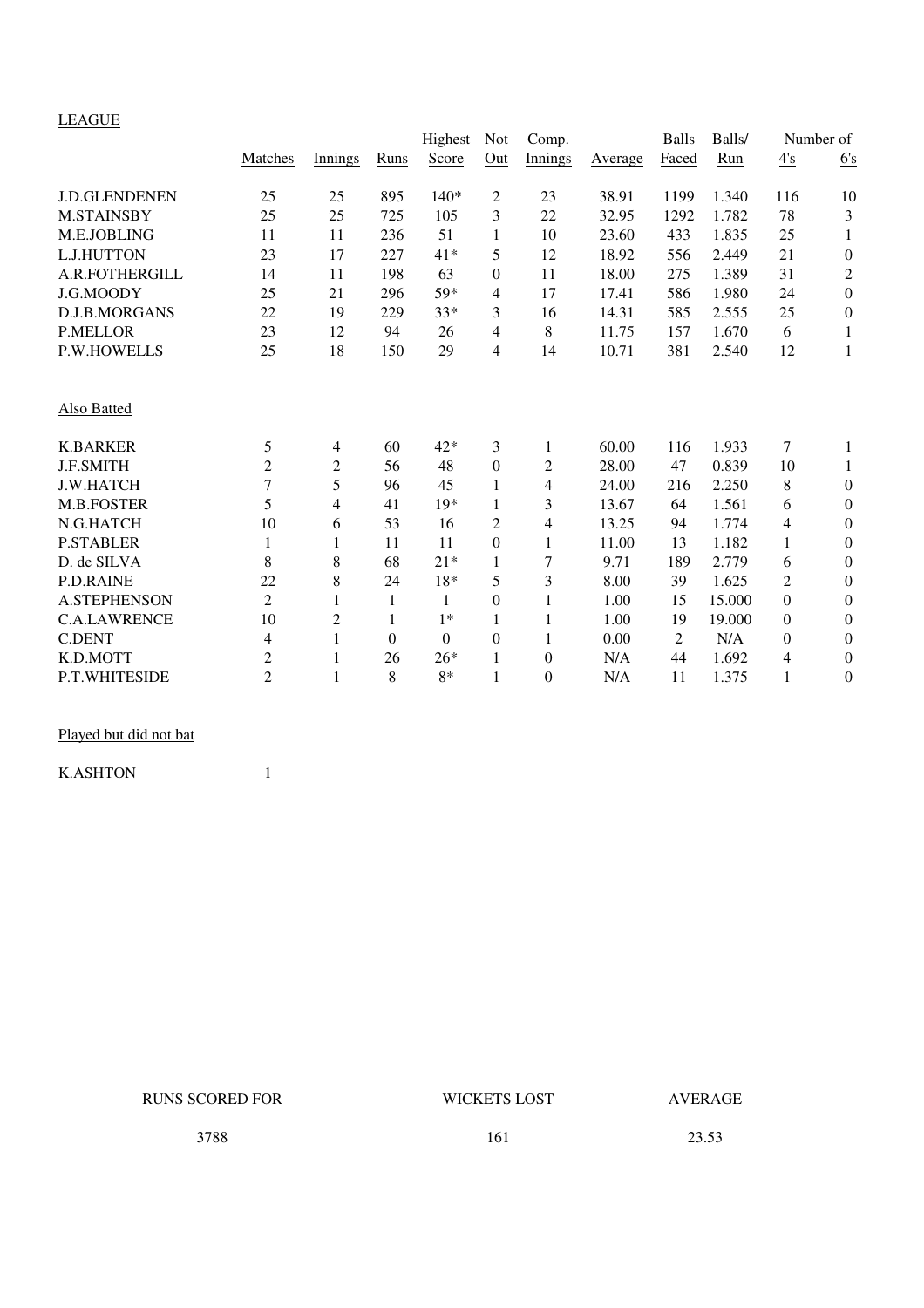|                      |       |       |          |      |              |         | <b>Best</b> | Runs/ | Strike |                | Number of        |
|----------------------|-------|-------|----------|------|--------------|---------|-------------|-------|--------|----------------|------------------|
|                      | Balls | Overs | Mdns     | Runs | Wkts         | Average | Bowling     | Over  | Rate   | Wides          | No Balls         |
| <b>J.D.GLENDENEN</b> | 1295  | 215.3 | 31       | 761  | 45           | 16.91   | 7-43        | 3.53  | 28.78  | $\mathbf{1}$   | 1                |
| C.DENT               | 439   | 73    | 16       | 217  | 11           | 19.73   | 4-49        | 2.97  | 39.91  | 1              | $\theta$         |
| N.G.HATCH            | 703   | 112   | 22       | 330  | 14           | 23.57   | 4-42        | 2.95  | 50.21  | $\mathbf{0}$   | 27               |
| <b>P.MELLOR</b>      | 1198  | 199.4 | 46       | 650  | 25           | 26.00   | $3-23$      | 3.26  | 47.92  | $\mathbf{0}$   | $\theta$         |
| <b>P.D.RAINE</b>     | 1498  | 248   | 50       | 818  | 22           | 37.18   | $3 - 22$    | 3.30  | 68.09  | $\mathbf{0}$   | 10               |
| Also Bowled          |       |       |          |      |              |         |             |       |        |                |                  |
| K.D.MOTT             | 252   | 42    | 14       | 80   | 7            | 11.43   | $6 - 34$    | 1.90  | 36.00  | $\mathbf{0}$   | $\theta$         |
| <b>M.B.FOSTER</b>    | 259   | 42    | 13       | 90   | 7            | 12.86   | $3-12$      | 2.14  | 37.00  | $\theta$       | 7                |
| <b>J.W.HATCH</b>     | 55    | 9     | $\Omega$ | 44   | 3            | 14.67   | $2 - 13$    | 4.89  | 18.33  | $\mathbf{1}$   | $\theta$         |
| <b>C.A.LAWRENCE</b>  | 528   | 86    | 11       | 376  | 8            | 47.00   | $3 - 53$    | 4.37  | 66.00  | 4              | 8                |
| <b>A.STEPHENSON</b>  | 54    | 8     | $\Omega$ | 56   | $\mathbf{1}$ | 56.00   | $1 - 33$    | 7.00  | 54.00  | $\mathbf{0}$   | 6                |
| <b>M.STAINSBY</b>    | 547   | 90.5  | 6        | 421  | 7            | 60.14   | $2 - 43$    | 4.65  | 78.14  | $\mathbf{0}$   | 2                |
| D.J.B.MORGANS        | 44    | 7.2   | $\theta$ | 50   | $\theta$     | N/A     | $0 - 6$     | 6.94  | N/A    | $\overline{0}$ | $\boldsymbol{0}$ |
|                      |       |       |          |      |              |         |             |       |        |                |                  |

# **Catches**

| J.G.MOODY          | 18 | <b>J.D.GLENDENEN</b> | D.de SILVA       | <b>K.BARKER</b>   |  |
|--------------------|----|----------------------|------------------|-------------------|--|
| <b>P.W.HOWELLS</b> | 14 | L.J.HUTTON           | <b>J.W.HATCH</b> | M.E.JOBLING       |  |
| A.R.FOTHERGILL     |    | <b>M.STAINSBY</b>    | C.A.LAWRENCE     | <b>M.B.FOSTER</b> |  |
| D.J.B.MORGANS      |    |                      | <b>P.MELLOR</b>  | N.G.HATCH         |  |
|                    |    |                      | <b>P.D.RAINE</b> |                   |  |

# **Stumpings**

P.W.HOWELLS 7

RUNS SCORED AGAINST WICKETS TAKEN AVERAGE

4072 164 24.83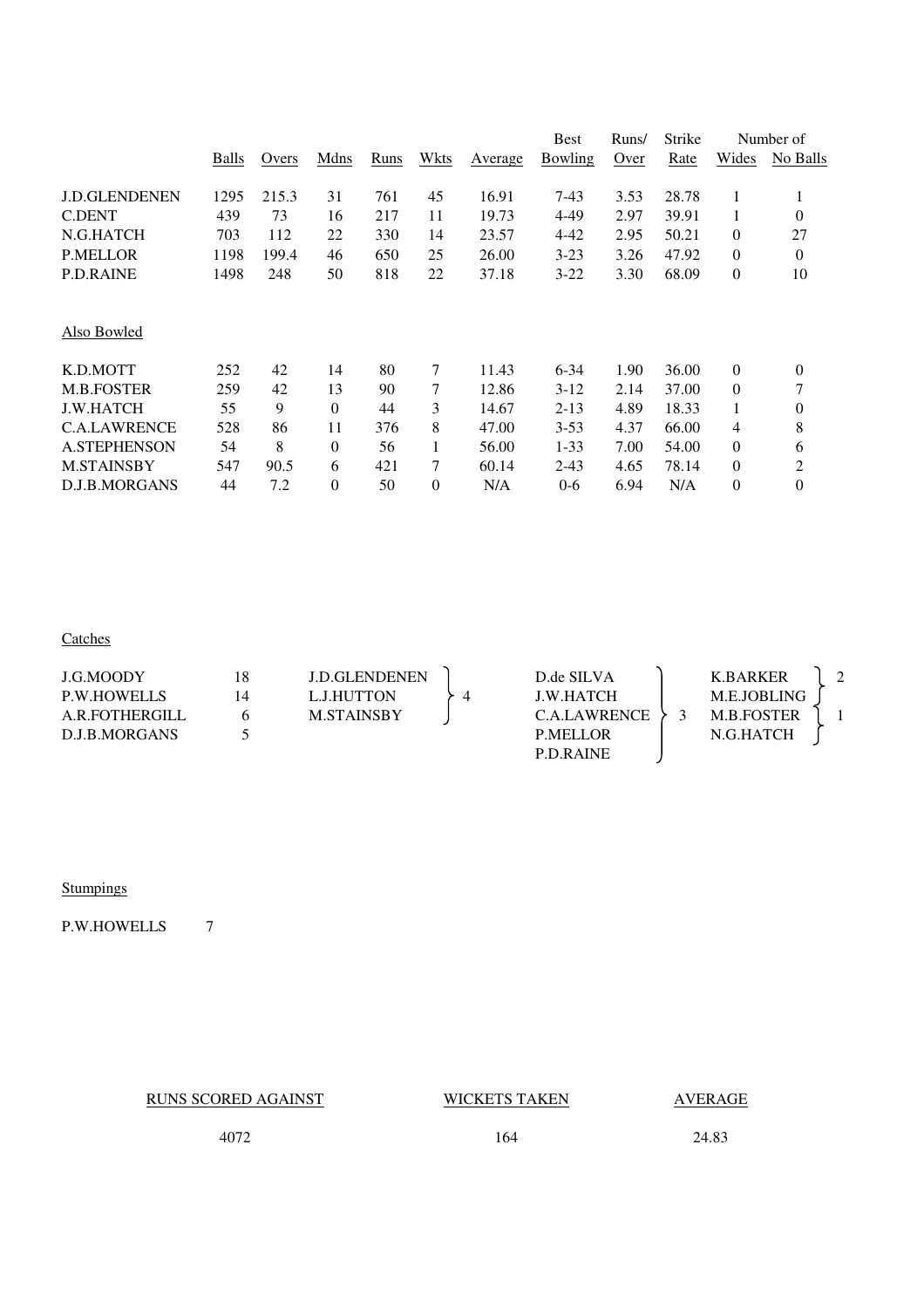# **CUPS**

|                      |                |         |          | Highest  | Not            | Comp.   |         | <b>Balls</b> | Balls/ |          | Number of    |
|----------------------|----------------|---------|----------|----------|----------------|---------|---------|--------------|--------|----------|--------------|
|                      | Matches        | Innings | Runs     | Score    | Out            | Innings | Average | Faced        | Run    | 4s       | 6's          |
| M.E.JOBLING          | 4              | 4       | 129      | $62*$    | $\overline{c}$ | 2       | 64.50   | 157          | 1.217  | 8        | 3            |
| <b>J.D.GLENDENEN</b> | 3              | 3       | 127      | $97*$    | $\mathbf{1}$   | 2       | 63.50   | 108          | 0.850  | 7        | 5            |
| <b>P.MELLOR</b>      | 4              | 3       | 35       | 27       | 2              |         | 35.00   | 29           | 0.829  | 4        |              |
| D.de SILVA           | 3              | 3       | 47       | 34       | 1              | 2       | 23.50   | 57           | 1.213  | 4        | $\theta$     |
| <b>M.STAINSBY</b>    | 5              | 5       | 96       | 38       | $\mathbf{0}$   | 5       | 19.20   | 122          | 1.271  | 6        | $\mathbf{0}$ |
| D.J.B.MORGANS        | 4              | 4       | 52       | 33       | 1              | 3       | 17.33   | 75           | 1.442  | 1        | $\theta$     |
| Also Batted          |                |         |          |          |                |         |         |              |        |          |              |
| A.R.FOTHERGILL       |                | 1       | 21       | 21       | $\mathbf{0}$   |         | 21.00   | 19           | 0.905  | 4        | $\theta$     |
| J.G.MOODY            | 5              | 3       | 30       | 23       | $\mathbf{0}$   | 3       | 10.00   | 38           | 1.267  | 3        | $\theta$     |
| <b>P.W.HOWELLS</b>   | 5              | 3       | 15       | 8        |                | 2       | 7.50    | 22           | 1.467  | $\Omega$ | $\theta$     |
| <b>P.D.RAINE</b>     | 4              |         | 7        | 7        | $\theta$       |         | 7.00    | 8            | 1.143  |          | $\theta$     |
| M.B.FOSTER           | 2              | 2       | 12       | 12       | 0              | 2       | 6.00    | 16           | 1.333  | $\Omega$ | $\theta$     |
| <b>C.A.LAWRENCE</b>  |                |         | 6        | 6        | 0              |         | 6.00    | 7            | 1.167  |          | $\theta$     |
| <b>J.F.SMITH</b>     | 2              |         |          |          | 0              |         | 1.00    | 10           | 10.000 | $\Omega$ | $\theta$     |
| <b>P.STABLER</b>     | $\overline{2}$ |         | $\theta$ | $\Omega$ | 0              |         | 0.00    | 1            | N/A    | $\Omega$ | $\theta$     |
| <b>L.J.HUTTON</b>    | $\overline{2}$ |         | 11       | $11*$    |                | 0       | N/A     | 13           | 1.182  | $\Omega$ | $\theta$     |

# Played but did not Bat

| <b>P.FRANKLAND</b> | 2 |
|--------------------|---|
| <b>R.LAWRENCE</b>  | 2 |
| <b>K.ASHTON</b>    | L |
| <b>K.BARKER</b>    | 1 |
| D.J.COATES         |   |
| N.M.WHALEY         |   |
|                    |   |

RUNS SCORED FOR WICKETS LOST AVERAGE

652 27 24.15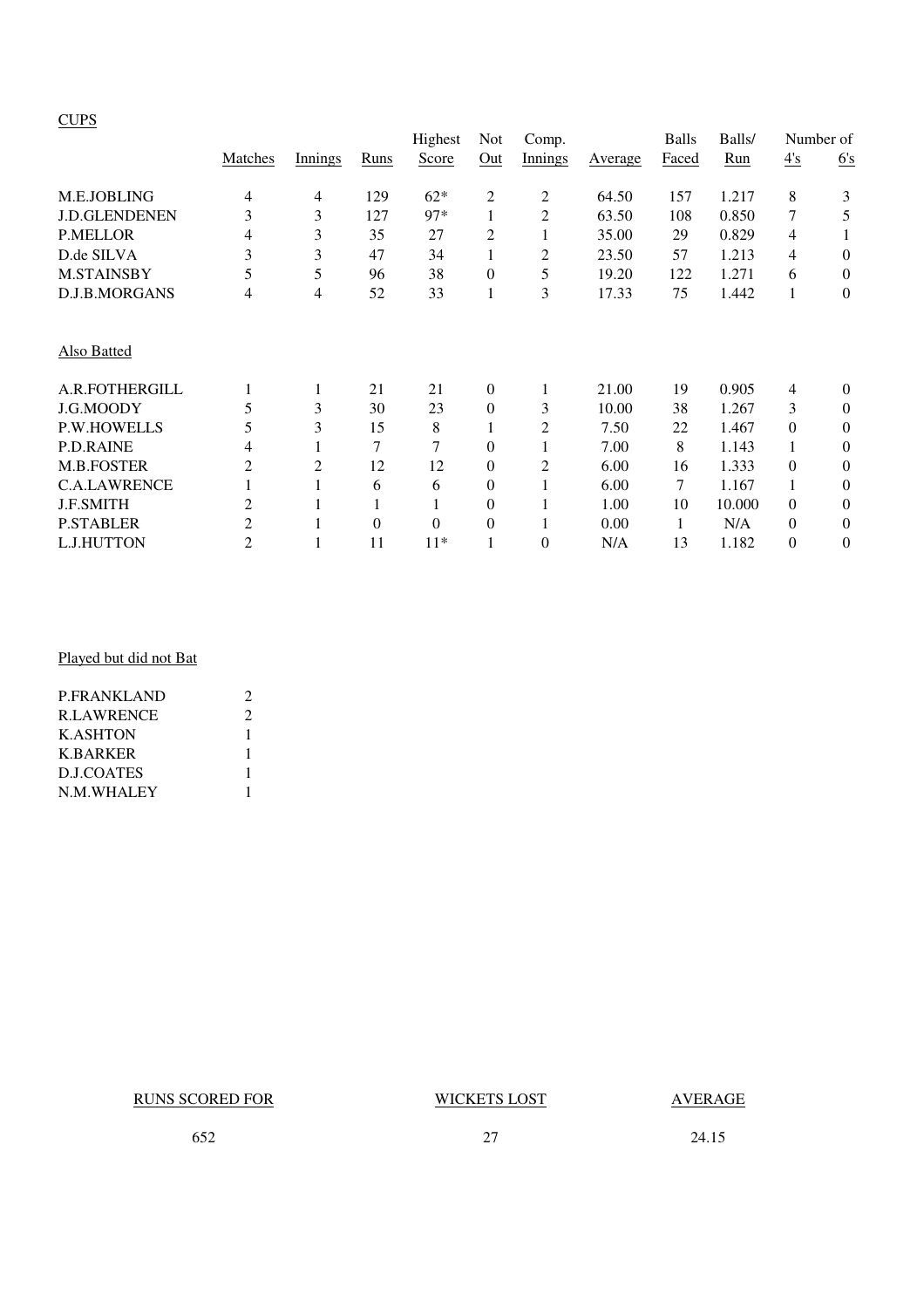|       |       |                |      |          |         | <b>Best</b> | Runs/ | Strike |                | Number of      |
|-------|-------|----------------|------|----------|---------|-------------|-------|--------|----------------|----------------|
| Balls | Overs | Mdns           | Runs | Wkts     | Average | Bowling     | Over  | Rate   | Wides          | No Balls       |
| 129   | 21    | 2              | 72   | 8        | 9.00    | $4 - 18$    | 3.43  | 16.13  | 3              | $\theta$       |
| 85    | 13    | $\theta$       | 79   | 4        | 19.75   | $3 - 39$    | 6.08  | 21.25  | 7              | $\overline{0}$ |
| 61    | 10    | $\theta$       | 73   | 2        | 36.50   | $1 - 21$    | 7.30  | 30.50  |                | 0              |
| 102   | 16    | 1              | 80   | 2        | 40.00   | $2 - 37$    | 5.00  | 51.00  | 3              | 3              |
| 135   | 22    | $\theta$       | 115  | 2        | 57.50   | $1-23$      | 5.23  | 67.50  | 3              | $\theta$       |
|       |       |                |      |          |         |             |       |        |                |                |
|       | 0.1   | $\theta$       |      | $\theta$ | N/A     | $0-1$       | 10.00 | N/A    | $\overline{0}$ | $\theta$       |
| 33    | 5     | $\theta$       | 31   | $\theta$ | N/A     | $0 - 31$    | 6.20  | N/A    | 3              | $\overline{0}$ |
| 31    | 5     | $\theta$       | 35   | $\theta$ | N/A     | $0 - 35$    | 7.00  | N/A    | $\theta$       |                |
| 51    | 8     | $\theta$       | 49   | $\theta$ | N/A     | $0 - 22$    | 6.13  | N/A    | 3              | $\theta$       |
| 52    | 8     | $\overline{0}$ | 75   | $\theta$ | N/A     | $0 - 36$    | 9.38  | N/A    |                | 3              |
|       |       |                |      |          |         |             |       |        |                |                |

### **Catches Catches**

| D.de DILVA         | <b>K.ASHTON</b>   |  |
|--------------------|-------------------|--|
| <b>P.W.HOWELLS</b> | K.BARKER          |  |
|                    | <b>P.D.RAINE</b>  |  |
|                    | <b>LE SMITH</b>   |  |
|                    | <b>M.STAINSBY</b> |  |

# **Stumpings**

P.W.HOWELLS 2

RUNS SCORED AGAINST WICKETS TAKEN AVERAGE

645 24 26.88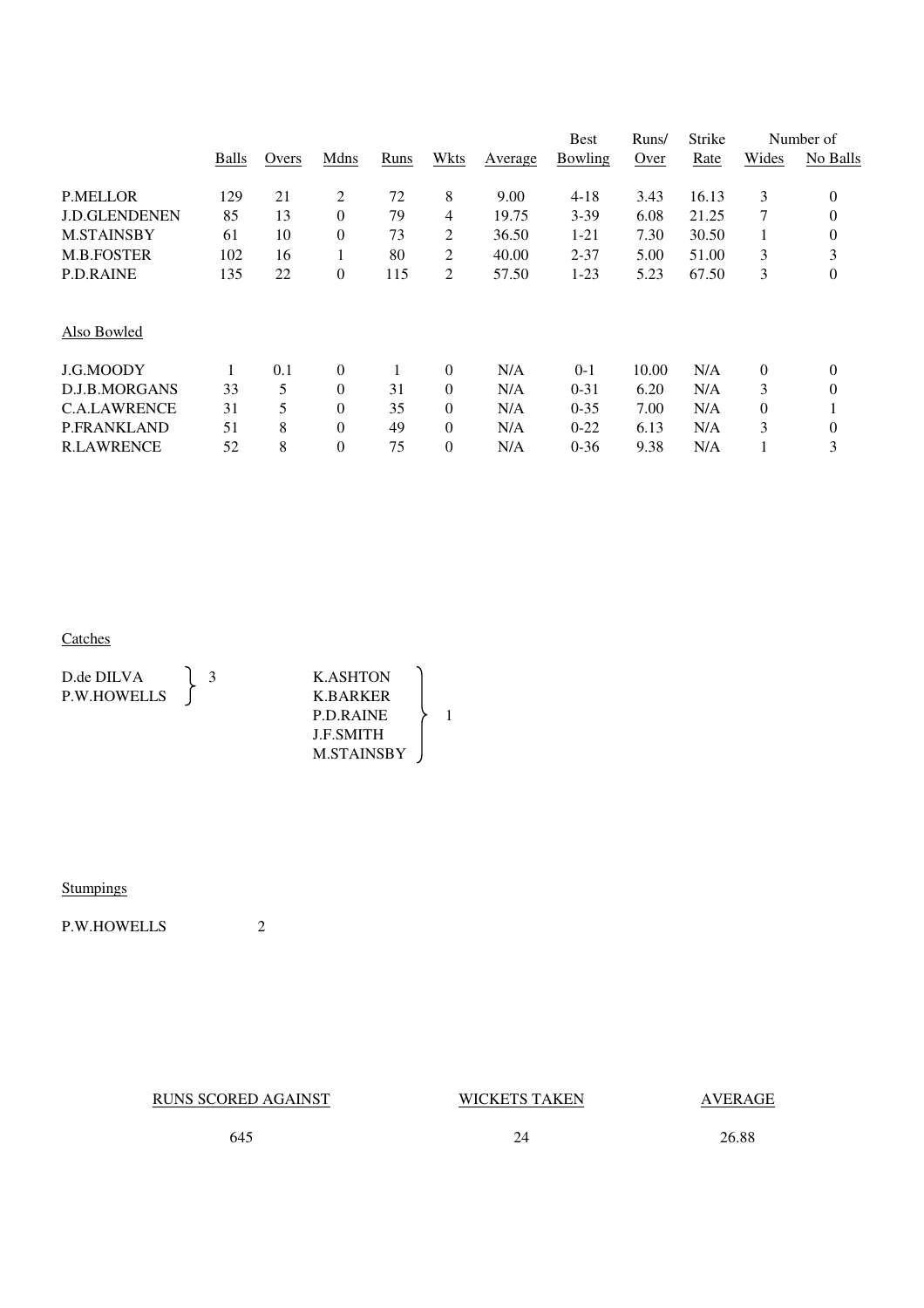|                                   | 100's J.D.GLENDENEN 140* v BLACKHALL           |            | $(H)$ LEAGUE 50 off 58 balls 100 off 105 balls |     |
|-----------------------------------|------------------------------------------------|------------|------------------------------------------------|-----|
|                                   | J.D.GLENDENEN 105 <sup>*</sup> v DARLINGTON RA | (A) LEAGUE | -53                                            | 84  |
| M.STAINSBY                        | 105 v GUISBOROUGH                              | (H) LEAGUE | 60                                             | 125 |
| <b>J.D.GLENDENEN</b> 104 v NORTON |                                                | (H) LEAGUE | 50.                                            | -77 |

| 50's | <b>J.D.GLENDENEN</b> | $97*$ | <b>v MIDDLESBROUGH</b>   | (H) | <b>CUP</b>    | $50$ off $50$ balls |
|------|----------------------|-------|--------------------------|-----|---------------|---------------------|
|      | <b>M.STAINSBY</b>    | 74*   | <b>v STOCKTON</b>        | (A) | <b>LEAGUE</b> | 66                  |
|      | A.R.FOTHERGILL       | 63    | <b>v BISHOP AUCKLAND</b> | (H) | <b>LEAGUE</b> | 76                  |
|      | M.E.JOBLING          | $62*$ | v EVENWOOD               | (N) | <b>CUP</b>    | 46                  |
|      | <b>J.D.GLENDENEN</b> | 62    | v MARSKE                 | (H) | <b>LEAGUE</b> | 65                  |
|      | <b>M.STAINSBY</b>    | 62    | <b>v NORMANBY HALL</b>   | (H) | <b>LEAGUE</b> | 99                  |
|      | <b>J.D.GLENDENEN</b> | 59    | <b>v SALTBURN</b>        | (A) | <b>LEAGUE</b> | 64                  |
|      | J.G.MOODY            | 59*   | <b>v NORTON</b>          | (A) | <b>LEAGUE</b> | 86                  |
|      | <b>M.STAINSBY</b>    | 53    | <b>v NORTON</b>          | (H) | <b>LEAGUE</b> | 51                  |
|      | J.G.MOODY            | 53*   | v GUISBOROUGH            | (H) | <b>LEAGUE</b> | 75                  |
|      | <b>J.D.GLENDENEN</b> | 52    | <b>v STOCKTON</b>        | (H) | <b>LEAGUE</b> | 78                  |
|      | <b>M.E.JOBLING</b>   | 51    | <b>v HARTLEPOOL</b>      | (A) | <b>LEAGUE</b> | 75                  |
|      | <b>J.D.GLENDENEN</b> | 50    | <b>v NORTON</b>          | (A) | <b>LEAGUE</b> | 62                  |
|      |                      |       |                          |     |               |                     |

# FASTEST 50

| M.E.JOBLING | <b>v EVENWOOD</b> |  | off 46 balls |
|-------------|-------------------|--|--------------|
|             |                   |  |              |

### HIGHEST LEAGUE PARTNERSHIPS

| 1st              | <b>WICKET</b> |     | 165* v DARLINGTON RA   | (A) J.D.GLENDENEN  | $^+$   | <b>M.STAINSBY</b>   | 135 balls |
|------------------|---------------|-----|------------------------|--------------------|--------|---------------------|-----------|
| 2nd              | <b>WICKET</b> | 103 | <b>v STOCKTON</b>      | (A) M.STAINSBY     | $^{+}$ | L.J.HUTTON          | 172 balls |
| 3rd              | <b>WICKET</b> | 105 | <b>v GUISBOROUGH</b>   | (H) M.STAINSBY     | $^{+}$ | J.G.MOODY           | 136 balls |
| 4th              | <b>WICKET</b> | 60. | <b>v HARTLEPOOL</b>    | (A) M.E.JOBLING    | $^{+}$ | D.J.B.MORGANS       | 92 balls  |
| 5th              | <b>WICKET</b> |     | 103* v NORTON          | $(A)$ J.G.MOODY    | $+$    | D.J.B.MORGANS       | 166 balls |
| 6th              | <b>WICKET</b> | 99. | v BISHOP AUCKLAND      | (H) A.R.FOTHERGILL |        | L.J.HUTTON          | 94 balls  |
| 7th              | <b>WICKET</b> | 42. | v SALTBURN             | (A) K.BARKER       | $+$    | <b>P.MELLOR</b>     | 33 balls  |
| 8th              | <b>WICKET</b> | 29  | v BISHOP AUCKLAND      | (A) P.MELLOR       | $^{+}$ | K.D.MOTT            | 58 balls  |
| 9th              | <b>WICKET</b> | 28  | v MARSKE               | (A) P.MELLOR       | $^{+}$ | P.D.RAINE           | 25 balls  |
| 10 <sub>th</sub> | <b>WICKET</b> | 18. | <b>v NORTHALLERTON</b> | (H) P.W.HOWELLS    |        | <b>C.A.LAWRENCE</b> | 43 balls  |
|                  |               |     |                        |                    |        |                     |           |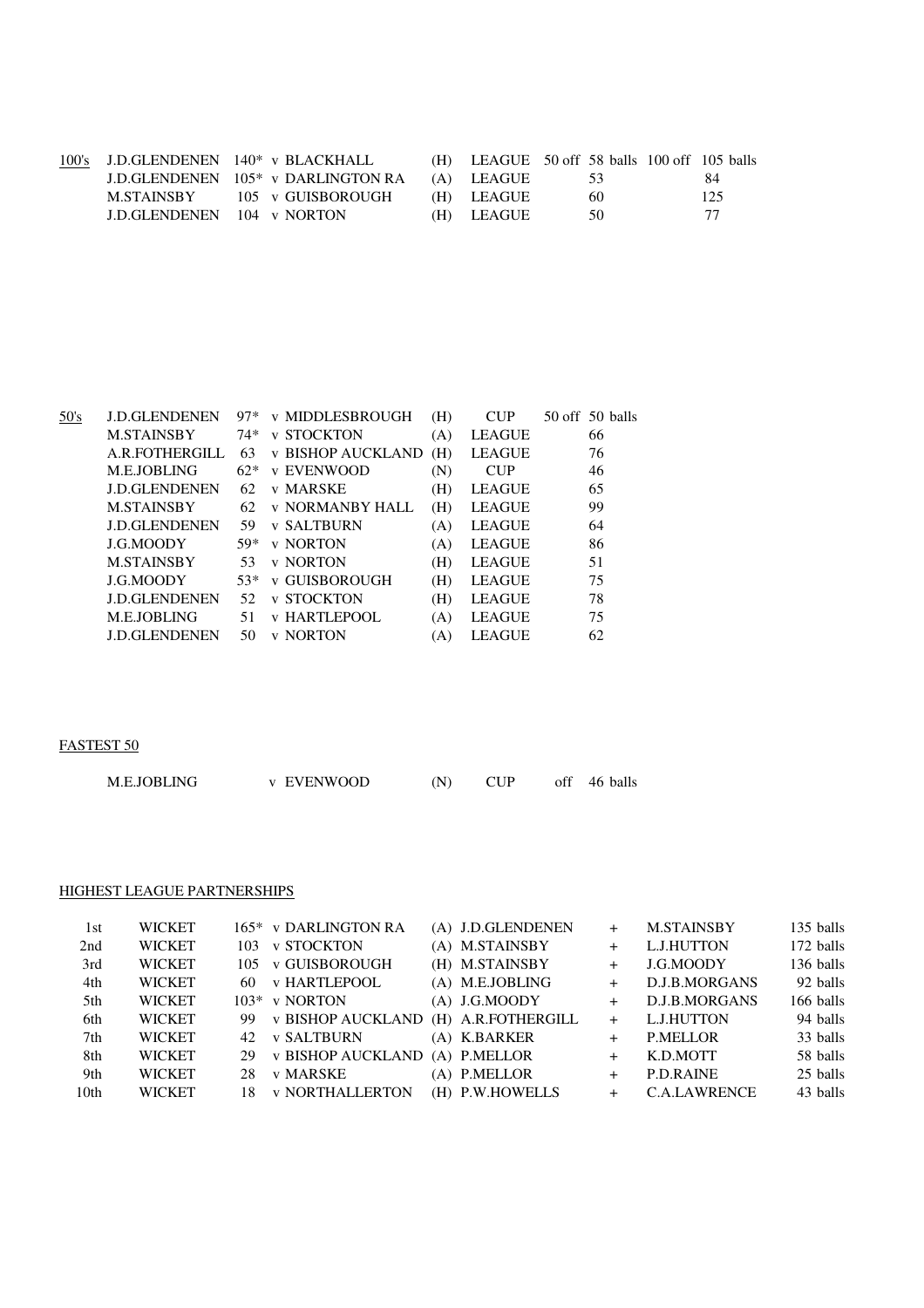# LEAGUE

| <b>BOWLED</b>    | <b>CAUGHT</b> | L.B.W.                  | <b>STUMPED</b> | <b>RUN OUT</b>        |
|------------------|---------------|-------------------------|----------------|-----------------------|
|                  |               |                         |                | 0                     |
|                  |               |                         |                |                       |
|                  |               |                         |                |                       |
| 6                |               |                         |                |                       |
|                  |               |                         |                |                       |
| 4                | 6             |                         |                |                       |
| 2                | 5             |                         |                |                       |
|                  |               |                         |                |                       |
| 2                |               |                         |                |                       |
|                  |               | $\mathbf{\Omega}$       |                |                       |
|                  |               |                         |                |                       |
|                  |               |                         |                |                       |
| 2                |               | 0                       |                |                       |
|                  |               | 0                       |                |                       |
|                  |               |                         |                |                       |
|                  |               |                         |                |                       |
|                  |               |                         |                |                       |
| $\Omega$         |               | $\Omega$                |                |                       |
| $\left( \right)$ |               |                         |                |                       |
| $\theta$         | 0             |                         | 0              |                       |
| 49               | 85            | 14                      | $\overline{4}$ | 9                     |
|                  | 5<br>8        | 15<br>9<br>8<br>5<br>10 | 3              | $\boldsymbol{0}$<br>2 |

| <b>M.STAINSBY</b>    |    |  |  |
|----------------------|----|--|--|
| D.J.B.MORGANS        |    |  |  |
| J.G.MOODY            |    |  |  |
| D.de SILVA           |    |  |  |
| M.E.JOBLING          |    |  |  |
| <b>J.D.GLENDENEN</b> |    |  |  |
| M.B.FOSTER           |    |  |  |
| <b>P.W.HOWELLS</b>   |    |  |  |
| <b>P.MELLOR</b>      |    |  |  |
| <b>P.STABLER</b>     |    |  |  |
| <b>J.F.SMITH</b>     |    |  |  |
| <b>P.D.RAINE</b>     |    |  |  |
| A.R.FOTHERGILL       |    |  |  |
| <b>C.A.LAWRENCE</b>  |    |  |  |
|                      | 13 |  |  |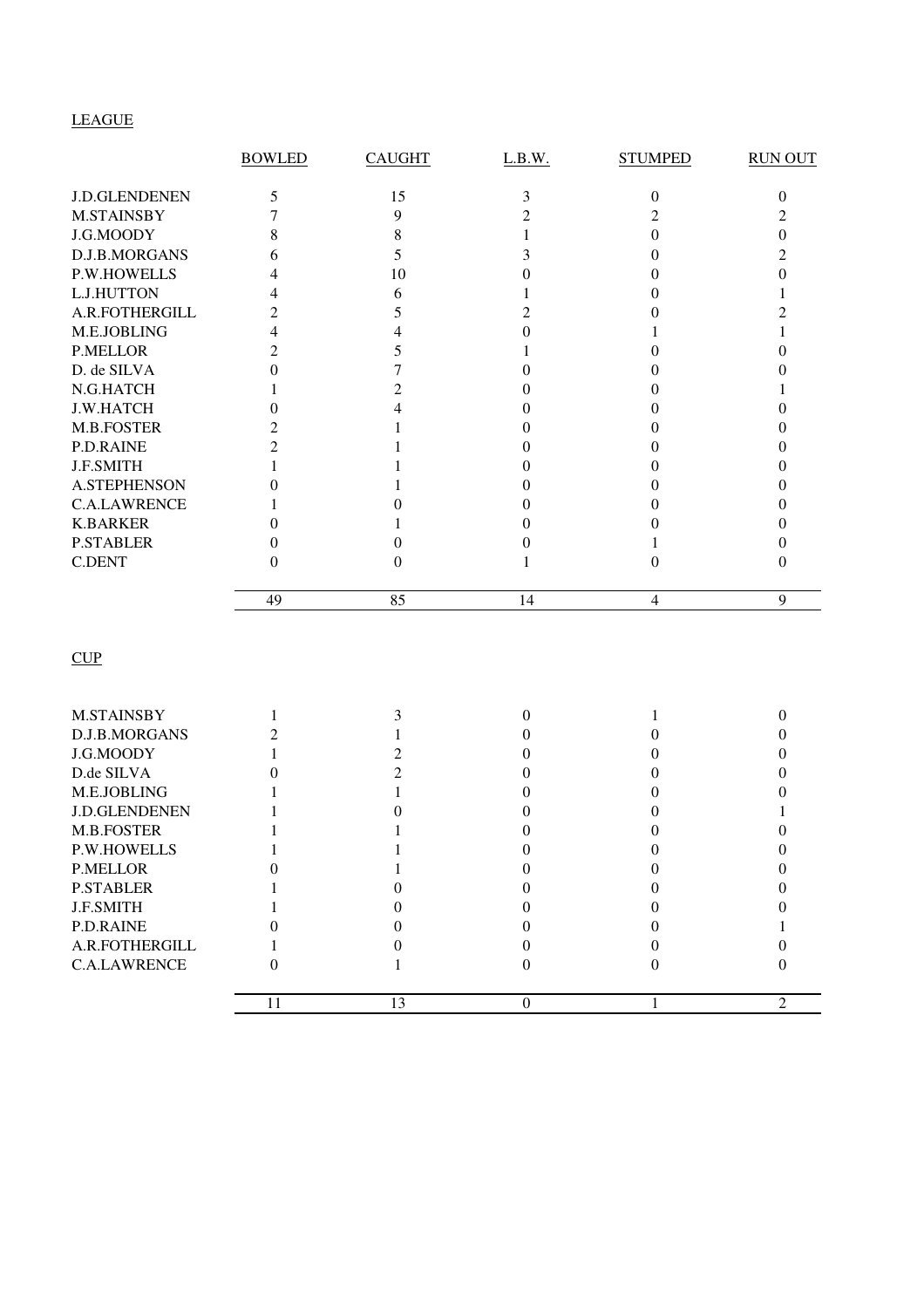| 7 WICKET        | <b>J.D.GLENDENEN</b>                                                                                                                          | 7-43                                                                             | V                                                     | <b>SALTBURN</b>                                                                                                                                           | (A)                                           | <b>LEAGUE</b>                                                                                                    |
|-----------------|-----------------------------------------------------------------------------------------------------------------------------------------------|----------------------------------------------------------------------------------|-------------------------------------------------------|-----------------------------------------------------------------------------------------------------------------------------------------------------------|-----------------------------------------------|------------------------------------------------------------------------------------------------------------------|
| <b>6 WICKET</b> | K.D.MOTT                                                                                                                                      | $6 - 34$                                                                         | V                                                     | <b>SALTBURN</b>                                                                                                                                           | (H)                                           | <b>LEAGUE</b>                                                                                                    |
| 5 WICKET        | <b>J.D.GLENDENEN</b>                                                                                                                          | $5 - 65$                                                                         | V                                                     | <b>NORTON</b>                                                                                                                                             | (H)                                           | <b>LEAGUE</b>                                                                                                    |
| <b>4 WICKET</b> | <b>P.MELLOR</b><br><b>J.D.GLENDENEN</b><br><b>J.D.GLENDENEN</b><br>N.G.HATCH<br><b>C.DENT</b><br><b>J.D.GLENDENEN</b><br><b>J.D.GLENDENEN</b> | $4 - 18$<br>$4 - 32$<br>$4 - 36$<br>$4 - 42$<br>$4 - 49$<br>$4 - 55$<br>$4 - 72$ | V<br>V<br>V<br>$\mathbf{V}$<br>$\mathbf{V}$<br>V<br>V | <b>MIDDLESBROUGH</b><br><b>GUISBOROUGH</b><br><b>DARLINGTON RA</b><br><b>DARLINGTON RA</b><br><b>DARLINGTON RA</b><br><b>STOCKTON</b><br><b>BLACKHALL</b> | (H)<br>(H)<br>(H)<br>(A)<br>(H)<br>(A)<br>(H) | <b>CUP</b><br><b>LEAGUE</b><br><b>LEAGUE</b><br><b>LEAGUE</b><br><b>LEAGUE</b><br><b>LEAGUE</b><br><b>LEAGUE</b> |
|                 |                                                                                                                                               |                                                                                  |                                                       |                                                                                                                                                           |                                               |                                                                                                                  |

| <b>HAT-TRICKS</b> | <b>M.B.FOSTER</b> | <b>SALTBURN</b> | $\rm(H)$ | <b>LEAGUE</b> |
|-------------------|-------------------|-----------------|----------|---------------|
|                   |                   |                 |          |               |

# LEAGUE

|                      | <b>BOWLED</b> | <b>CAUGHT</b> | L.B.W.         | <b>STUMPED</b> |
|----------------------|---------------|---------------|----------------|----------------|
| <b>J.D.GLENDENEN</b> | 10            | 27            | 5              |                |
| <b>P.MELLOR</b>      | 5             | 11            | 8              |                |
| P.D.RAINE            |               | 12            |                |                |
| N.G.HATCH            | 6             | 8             | 0              |                |
| <b>C.DENT</b>        |               | 4             |                |                |
| <b>C.A.LAWRENCE</b>  |               |               | 0              |                |
| K.D.MOTT             |               |               |                |                |
| M.B.FOSTER           |               |               |                |                |
| <b>M.STAINSBY</b>    |               |               |                |                |
| <b>J.W.HATCH</b>     | 2             |               |                |                |
| <b>A.STEPHENSON</b>  | $\theta$      |               | 0              | 0              |
|                      | 48            | 76            | 19             | $\tau$         |
| <b>CUPS</b>          |               |               |                |                |
| P.MELLOR             |               | 5             |                |                |
| <b>J.D.GLENDENEN</b> | 0             | 2             |                |                |
| <b>M.STAINSBY</b>    |               |               | 0              |                |
| M.B.FOSTER           | $^{(1)}$      |               |                |                |
| P.D.RAINE            | $\Omega$      | 2             | $\Omega$       | $\theta$       |
|                      | 1             | 11            | $\overline{4}$ | $\overline{2}$ |